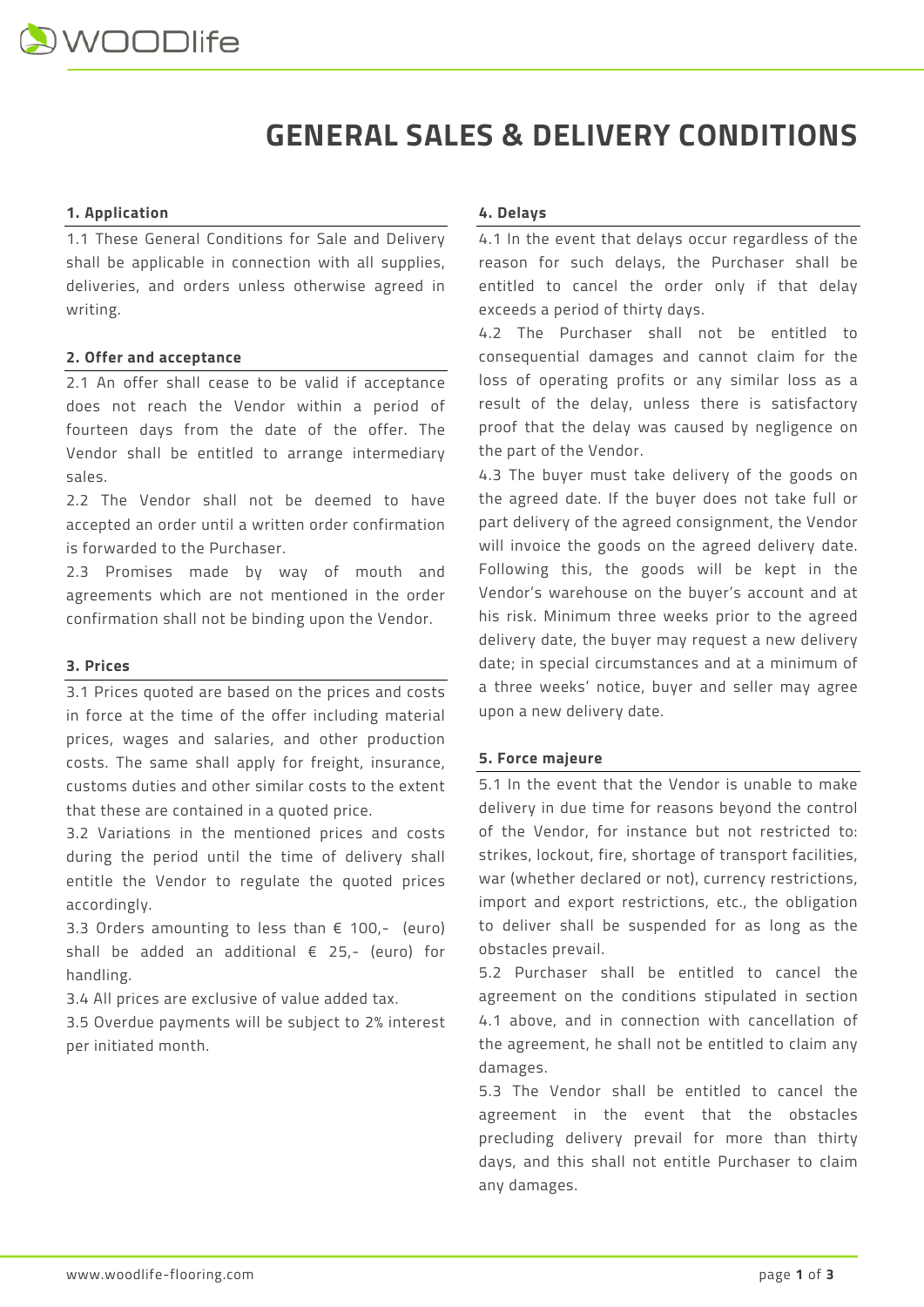# **6. Deficiencies & Warranty**

6.1 Some packages (up to max 3% of the boards) may be marked as 'border work'. During the miscellaneous finishing operations of your floor, individual boards may show certain imperfections. This cannot always be avoided as wood is a natural product; each boards shows unique characteristics. Boards with imperfections are sorted out during our thorough quality control and are then packed and marked separately as 'border work'. Most of these boards can still be used during the installation though by cutting off the affected parts.

6.2 All materials are to be carefully checked before installation. Warranties do not cover materials with visible defects once they are installed. The natural characteristics of wood cause variations in color, grain etc. Even though our products are inspected many times, some grading deficiencies may occur (in up to 3% of the boards).

6.3 In the event that deficiencies are found on the delivered goods for which the Vendor is liable, the Vendor shall be entitled to make new delivery provided this is carried out within a period of thirty working days as counted from the day of his receiving written notice of the deficiencies. The Vendor shall be entitled to claim back the deficient goods in connection with the new delivery.

6.4 In the event that the Vendor does make a new delivery, the Purchaser shall not be entitled to make any claim against the Vendor as a consequence of the deficiencies in question.

6.5 In the event that the Vendor does not make new delivery, the Purchaser shall be entitled to claim damages/ proportional reduction as provided by Lithuanian legislation, provided, however, that the damages/proportional price reduction shall be limited in value to the price of the deficient goods.

6.6 The Vendor shall under no circumstances be liable for any loss resulting out of the deficient in connection with for example operating losses, loss of profits, or any other indirect losses.

Additional Warranty conditions can be found in our 'Letter of Warranty.

### **7. Return of goods and claims**

7.1 Goods shall be returned only upon agreement and shall be forwarded to the Vendor free of cost to the Vendor and in such a manner that they are intact and the packaging unopened. The debited ex works price minus twenty percent shall be credited to the Purchaser's account.

7.2 The Purchaser shall be obliged to inspect the goods received by him immediately upon delivery. Claims on the grounds of deficiencies shall be made in writing no later than eight days following the day on which the deficiencies should have been detected and prior to the installation or further processing of the floor/goods. No claim shall be valid if made at a later time by the Purchaser.

7.3 When products are ordered, at least 7% must be added to the actual volume needed for cutting and grading allowance for planks, and at least 14% for patterns.

# **8. Product liability**

8.1 The Vendor shall be liable for personal injury caused by the delivered goods only to extent that it is proven beyond any doubt that it is attributable to errors or neglect on the part of the Vendor.

8.2 The Vendor shall not be liable for damage caused to buildings or chattel.

8.3 The Vendor shall not be liable for operating losses, loss of income, or any other indirect losses.

8.4 To extend that the Vendor is adjudged liable to any third person, the Purchaser shall indemnify the Vendor to the extent that the Vendor's liability is limited to points 8.1 – 8.3 hereof. The Purchaser shall accept that he will be brought before the same court of justice which trials the case of product liability against the Vendor.

8.5 The Vendor's liability shall under no circumstances exceed the value of the goods delivered.